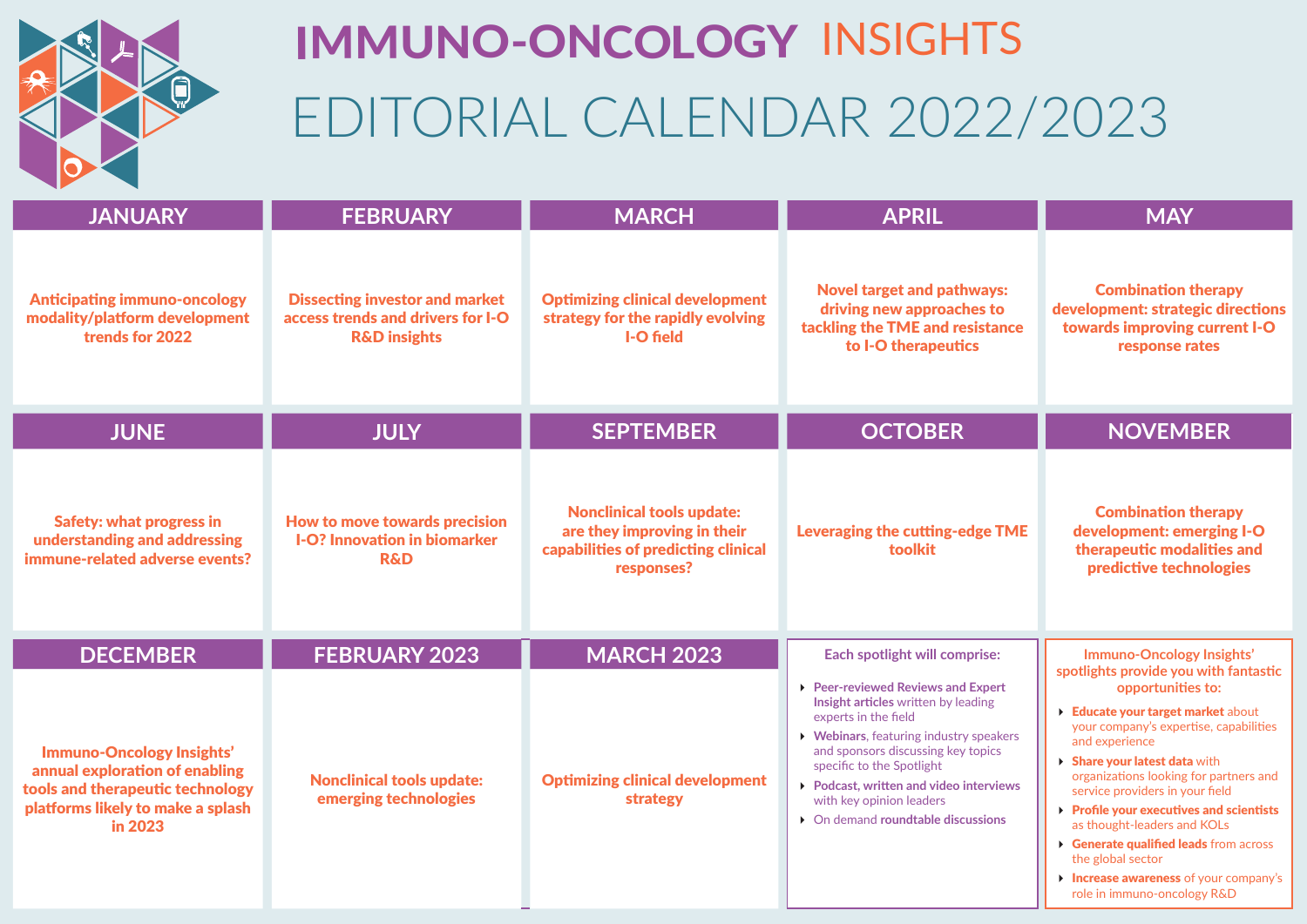

# EDITORIAL CALENDAR 2022/2023 IMMUNO-ONCOLOGY INSIGHTS

# **Anticipating immuno-oncology modality/platform development trends for 2022**

- Tumor-mediated immune suppression: beyond PD-1
- ▶ What next for TIGIT and LAG-3? (And will further checkpoint inhibitor opportunities arise?)
- Exploring various mechanisms and their future relevance to the I-O field (eg. TGF-β)
- Examining the near-mid-term prospects and development trends for next-generation cellular immunotherapy
- $\rightarrow$  How is the new wave of autologous CAR T cell immunotherapies set to build on the clinical success of first and second generation approaches?
- Allogeneic cellular immunotherapy how are safety and efficacy obstacles being addressed in early clinical studies (eg. through gene editing)?
- What progress in engaging and harnessing innate immune system mechanisms against solid tumors? (eg. NK cells, γδ T cells, , TLR or STING agonists)
- Next-gen CARs (eg. TRUCKS and multi-targeted CARs, CAR macrophages)
- Are cancer vaccines back to stay? Assessing progress in alleviating longstanding delivery and target selection challenges
- ▶ Personalized neoantigen-based cancer vaccines
- ▶ Oncolytic virotherapy: How are various platforms and payloads stacking up?
- $\triangleright$  What might the future combination therapy picture look like?
- $\blacktriangleright$  How to leverage in patients with systemic metastatic disease?
- A pivotal year for bi-/tri-specific T cell engagers: are novel targets resulting in reduced toxicity and enhanced T cell activation in the clinic/ against solid tumors?
- Cytokines: next steps in the development and I-O application of IL-2, IL-15, IL-18, etc.

# **JANUARY FEBRUARY MARCH**

# **Dissecting investor and market access trends and drivers for I-O R&D insights**

- What are investors' and analysts' reflections on current vibrant market sentiment and associated VC/IPO activity, and their expectations for future financing trends in the I-O space? And what is their message for industry decision-makers?
- $\triangleright$  How will the market evaluate larger (but crowded) indications vs niche indications for I-O agents moving forward?
- What are the implications for patients, clinicians, regulators, and the field as a whole of recent I-O product withdrawals following conditional approvals?
- Mounting competition in the PD-1/PD-L1 arena: what will be the repercussions for:
- ▶ Checkpoint inhibitor pricing and reimbursement? (Will we see a price war? What does that mean for the I-O industry, if so?)
	- When will we see the first PD-1 biosimilar? What will be its expected impact?
- ▶ Combination therapy development strategy across the I-O sector?
- What novel/innovative pricing and reimbursement models are best suited to next-generation I-O therapeutics, particularly as they move into earlier lines of therapy? (Eg. pay by performance models)
- $\triangleright$  How can the community as a whole work to increase patient access to I-O therapeutics on a global basis?

# **Optimizing clinical development strategy for the rapidly evolving I-O field**

- Expanding the reach of immuno-oncology
	- ▶ Examining novel clinical trial endpoints in I-O studies what's being considered across the field? Developers and regulator perspectives
	- Examining clinical development strategies and data for I-O agents in earlier lines of treatment/stages of disease – what lessons can the field take moving forward?
		- What does data obtained so far tell us about future I-O applications in the neoadjuvant and adjuvant settings?
	- $\blacktriangleright$  How to approach the challenge of addressing metastatic disease with  $I - O<sup>2</sup>$
	- What next for patients who acquire resistance to I-O drugs?
- What is needed at the strategic and practical levels to enable AI and machine learning to fully permeate the I-O space?
- Allowing the integration of disparate data sets for efficient clinical development
- ▶ How to anticipate and alleviate the ongoing/future impact of COVID-19 pandemic-related disruption on immuno-oncology therapeutic clinical development?
- Where is clinical trial design innovation required by the immunooncology space?
- Addressing the growing issue of underpowered early-phase trials
- $\blacktriangleright$  Harnessing the potential of adaptive trial designs for the I-O field
- $\blacktriangleright$  How to approach the challenge of predicting and planning for future standards of care when you are in early development?
- Evolving approaches to the intensifying I-O patient recruitment challenge (particularly for biomarker-heavy studies)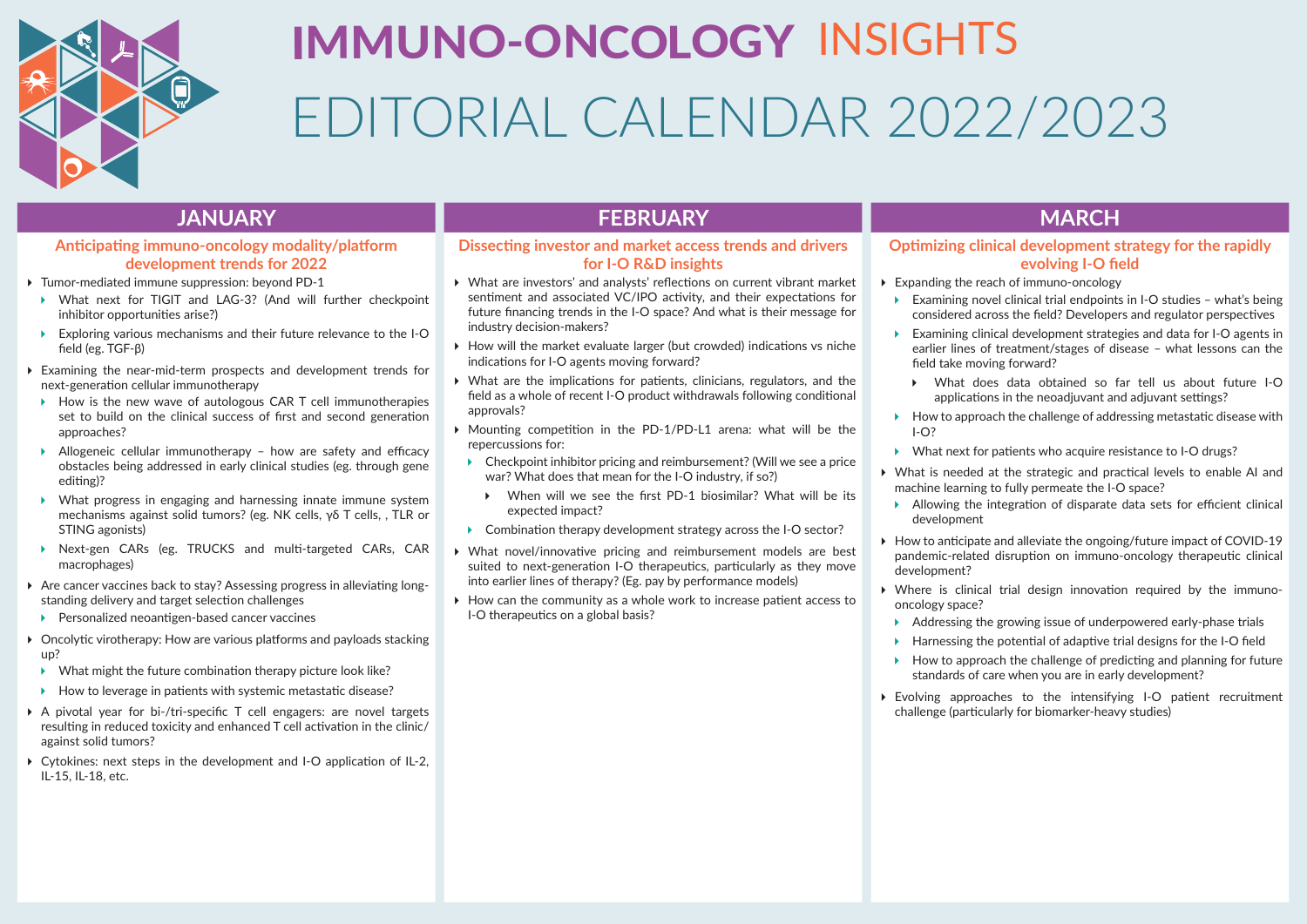# **APRIL MAY JUNE**

# **Novel target and pathways: driving new approaches to tackling the TME and resistance to I-O therapeutics**

- What are the key enabling technologies enhancing novel target identification and validation for antibody therapeutics and cellular immunotherapies? Exploring their capabilities and considerations for practical application
- What tools can assist in targeting tumor-associated antigens? (Eg. MHC, peptide recognition)
- Evaluating cellular immunotherapies (CAR T, TCR, NK, etc.) and bi/ multispecific antibody therapies in solid tumor indications
- $\triangleright$  Optimal approaches to improve specificity (eg. enhancing bispecific antibody avidity)
- $\triangleright$  Which novel targets and pathways are showing promise in improving response rates, efficacy?
	- Understanding mechanisms of resistance (eg. to CAR T cell therapy in melanoma)
	- $\triangleright$  Targeting multiple antigens
	- What are the next steps towards personalizing immuno-oncology therapy to the individual TME?
- What progress with approaches to break up the tumor stroma, thus enabling penetration of TILs and other therapeutics?

# **Combination therapy development: strategic directions towards improving current I-O response rates**

- What key learnings can we take from the latest wave of checkpoint inhibitor combination trials?
- What are the chief considerations for combinations involving antibody drug conjugates? And what's next for this particular field?
- $\triangleright$  Combinations with emerging checkpoint inhibitors what is the data telling us?
- ▶ Combinations with TKIs/targeted therapies
- ▶ How to further rationalize I-O combination therapy development?
- Regulator perspectives: evolving regulatory thinking on combination therapy selection and trial design
- What unique insights into the TME are single cell RNAseq and spatial transcriptomic applications providing to help direct the design of combination regimens?

### **Safety: what progress in understanding and addressing immune-related adverse events?**

- $\blacktriangleright$  How are the antibody therapeutic and cellular immunotherapy fields alike addressing the challenges of:
- ▶ Suppressing irAEs (eg. CRS, neurotoxicity)?
- Addressing on-target/off-tumor toxicity?
- Assessing the role of the innate immune system in the development of irAEs
- What platforms are demonstrating potential to aid in the prediction of toxicity?
- $\triangleright$  How to optimally manage cancer patients with past irAEs and/or autoimmune diseases?

# **How to move towards precision I-O? Innovation in biomarker R&D**

- Assessing the current state of play and identifying next steps in terms of discovering and developing reliable markers of response in solid tumors
- What new directions in biomarker discovery can novel and emerging I-O agents open up for the field (eg. LAG-3, cellular immunotherapies)?
- What do resistance markers tell us about how to harness the innate immune system moving forward?
- Exploring the cutting edge in imaging tools and their application in I-O (eg. PET-based tracer studies to monitor immune response; leveraging early imaging predictors to gain an idea of response; delivering noninvasive markers of disease)
- What are the next steps for the field in capitalizing on the potential of single cell sequencing and analysis tools?
- $\blacktriangleright$  Mass cytometry for simultaneous multiple marker analysis
	- Harnessing CyTOF (cytometry by time of flight) in combination with spatial imaging
- Applying AI and machine learning to integrate biomarker data (eg. with longitudinal patient data) – what is practical both now and in the future?
- $\triangleright$  Evaluating the potential of circulating plasma exosomes
- What is the latest thinking in terms of the role of the microbiome and its impact on immune response?
- Who will fund and drive the high-risk/high-reward novel biomarker research required by the I-O field moving forward?

# **JULY SEPTEMBER OCTOBER**

### **Nonclinical tools update: are they improving in their capabilities of predicting clinical responses?**

- Developing and validating appropriate cell models and organoids
- ▶ How to harness preclinical predictivity for co-stimulatory molecules?
- Why aren't preclinical models of antigen-specific T cells predictive of clinical success?
- $\triangleright$  How and where is the combination of preclinical and clinico-genomic data helping predict patient response?
- What are the keys to further accelerating speed to IND in the I-O space?
- Regulatory perspective: how to approach nonclinical toxicology studies for personalized I-O therapeutics given the lack of good animal models available?
- How to address cost and capability issues (of current DNA synthesis platforms, for example) to ensure continued advancement of synthetic biology in the I-O space?
- ▶ How should we reconsider or redesign our R&D approach from discovery onwards if we are targeting second- or third-line treatment with I-O agents from the get-go?

### **Leveraging the cutting-edge TME toolkit**

- What is the current extent of our understanding of the 'how' and 'why' of hot and cold tumors?
	- $\triangleright$  Promising pathways to addressing the issue of T cell exhaustion
	- What are the relevant dendritic cells in human tumors?
- $\blacktriangleright$  How and where is the application of key enabling technologies unlocking the secrets of the TME and tumor resistance to advance the immunooncology field?
	- Multiomics approaches (genomics, proteomics, transcriptomics)
- $\triangleright$  Single cell analysis
	- Single cell RNA analysis (eg. of TILs)
- $\triangleright$  Non-invasive spatial imaging
	- What can high parameter cytometry (flow and mass) tell us about cell-to-cell interactions in the TME?
- Recent progress in understanding and measuring metabolism in situ in the TME (eg. measuring pH as a sign of immunoregulation)
- How to better utilize these tools to gain further insights into I-O mechanisms of action? (Eg. why do checkpoint inhibitors work?)
- $\triangleright$  How to address key data integration issues in deriving insights from novel analytical tools, particularly in terms of integration with disparate preclinical and clinical datasets?